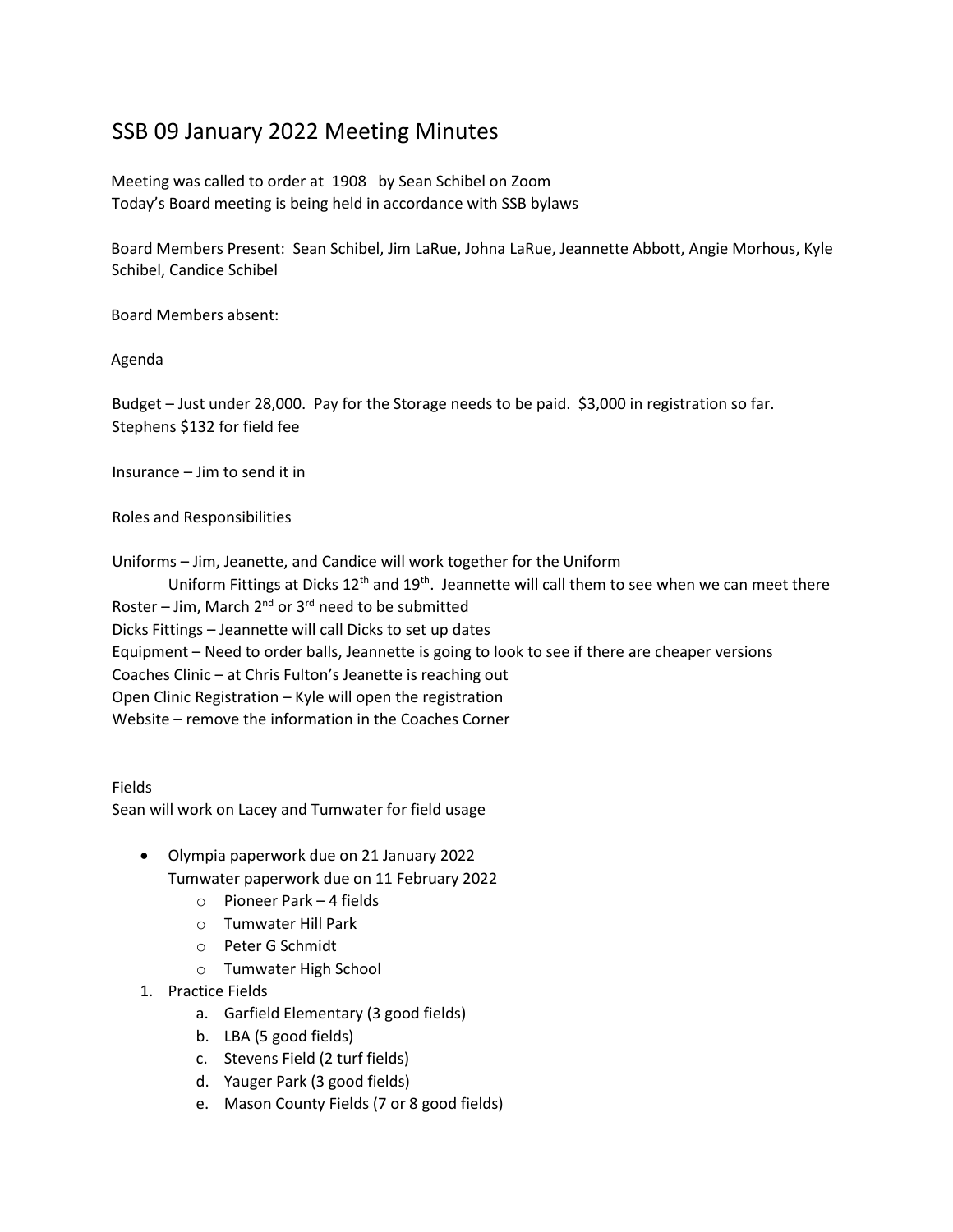- f. Capital High School (1 usable field)
- g. Olympia High School (1 usable field)
- h. Chinook Middle School
- i. Timberline
- j. River Ridge
- k. North Thurston
- 2. Game Fields
	- a. LBA
		- i. 14U x2
		- ii. 12U x3
		- iii. 10U x2
		- iv. 6U/8U x1
	- b. Stevens
		- i. 10U/12U x2
	- c. Yauger Park
		- i. 14U x2
		- ii. 12U x3
		- iii. 10U x2
	- d. Mason County
		- i. Multiple fields for multiple ages
	- e. Capital/Olympia High Schools
		- i. 14U games only

Interlock – A lot will be select teams. We will reach out to them closer to the Season Sean is going to check to on using Dupont Fields @ Powderworks to meet halfway for Lakewood or Fort Steilacoom.

## Medals

- Tags and Trophies
	- o I will order the medals roughly mid-season
	- o Look into Challenge Coins instead of medals Sean will look into
	- $\circ$  Table this to have a discussion regarding on what we would like to do change up to have a new name

Upcoming Regional Tournament – We might suggest different dates for next year. LBA Can't cover the amount of fields we are hoping to need. Currently having issues securing fields. Another option is Fort Steilacoom

Next clinic for 29 January 2022 for 12U and 14U –

We would like to reach out to Chris Fulton to use his Covered Training Facility, it's turfed, and indoors. Will be at Chris Fulton's Training Facility 9-11 will be 12U, and 14U will be 12-3 Feb 12 – 10 -12pm 6U – 8U and 1-3 10U